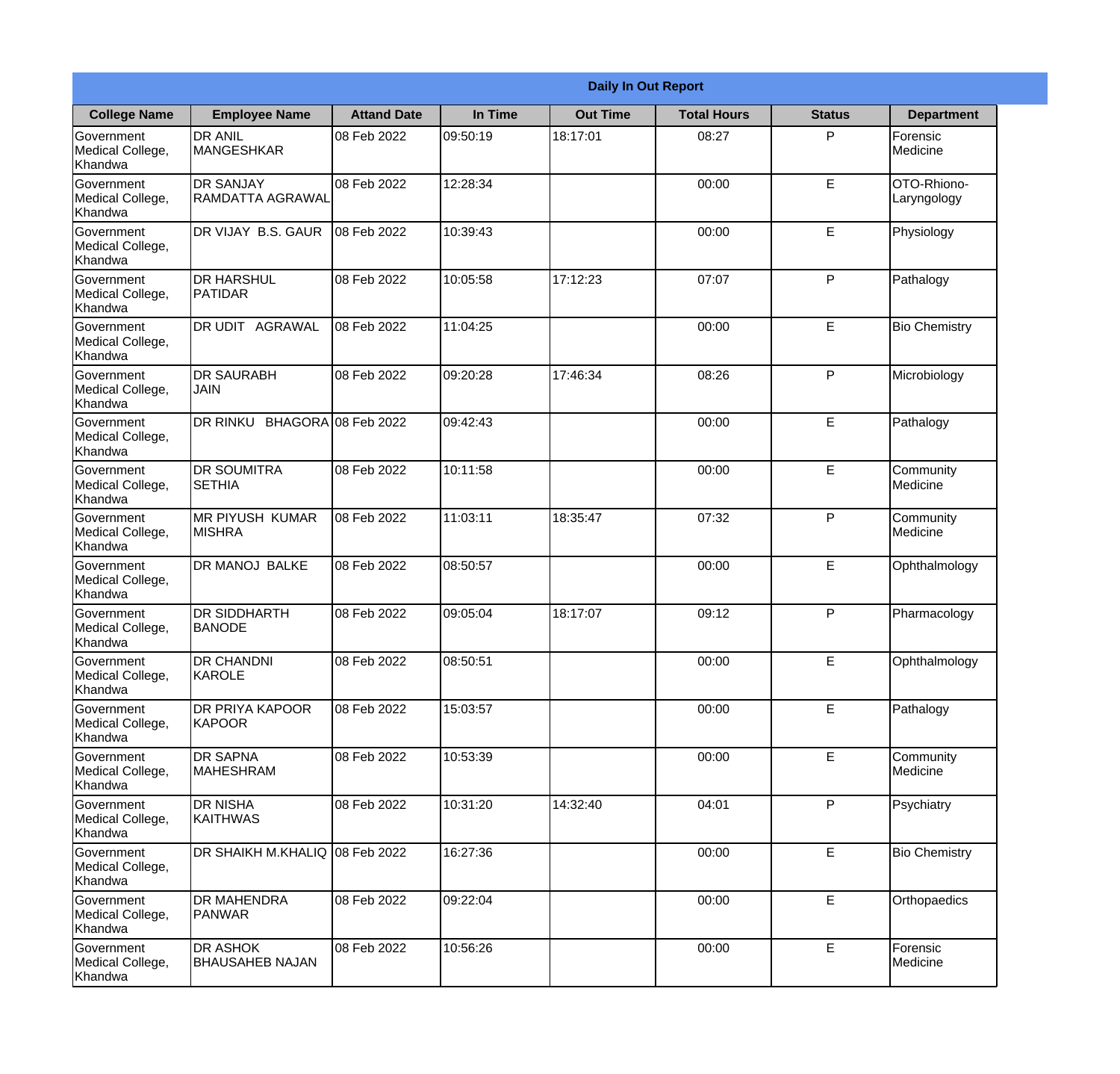| <b>Designation</b>                  | <b>Category</b>     |
|-------------------------------------|---------------------|
| Assistant Professor   Para Clinical |                     |
| Professor                           | Clinical            |
| Associate Professor Non Clinical    |                     |
| Assistant Professor   Para Clinical |                     |
| Associate Professor Non Clinical    |                     |
| Associate Professor   Para Clinical |                     |
| Assistant Professor   Para Clinical |                     |
| Assistant Professor   Para Clinical |                     |
| Statistician                        | Para Clinical       |
| Assistant Professor   Clinical      |                     |
| Associate Professor Para Clinical   |                     |
| Assistant Professor   Clinical      |                     |
| Demonstrator/Tutor   Para Clinical  |                     |
| Associate Professor Para Clinical   |                     |
| Assistant Professor   Clinical      |                     |
| Professor                           | <b>Non Clinical</b> |
| <b>Assistant Professor</b>          | <b>I</b> Clinical   |
| Associate Professor Para Clinical   |                     |

## **Daily In Out Report**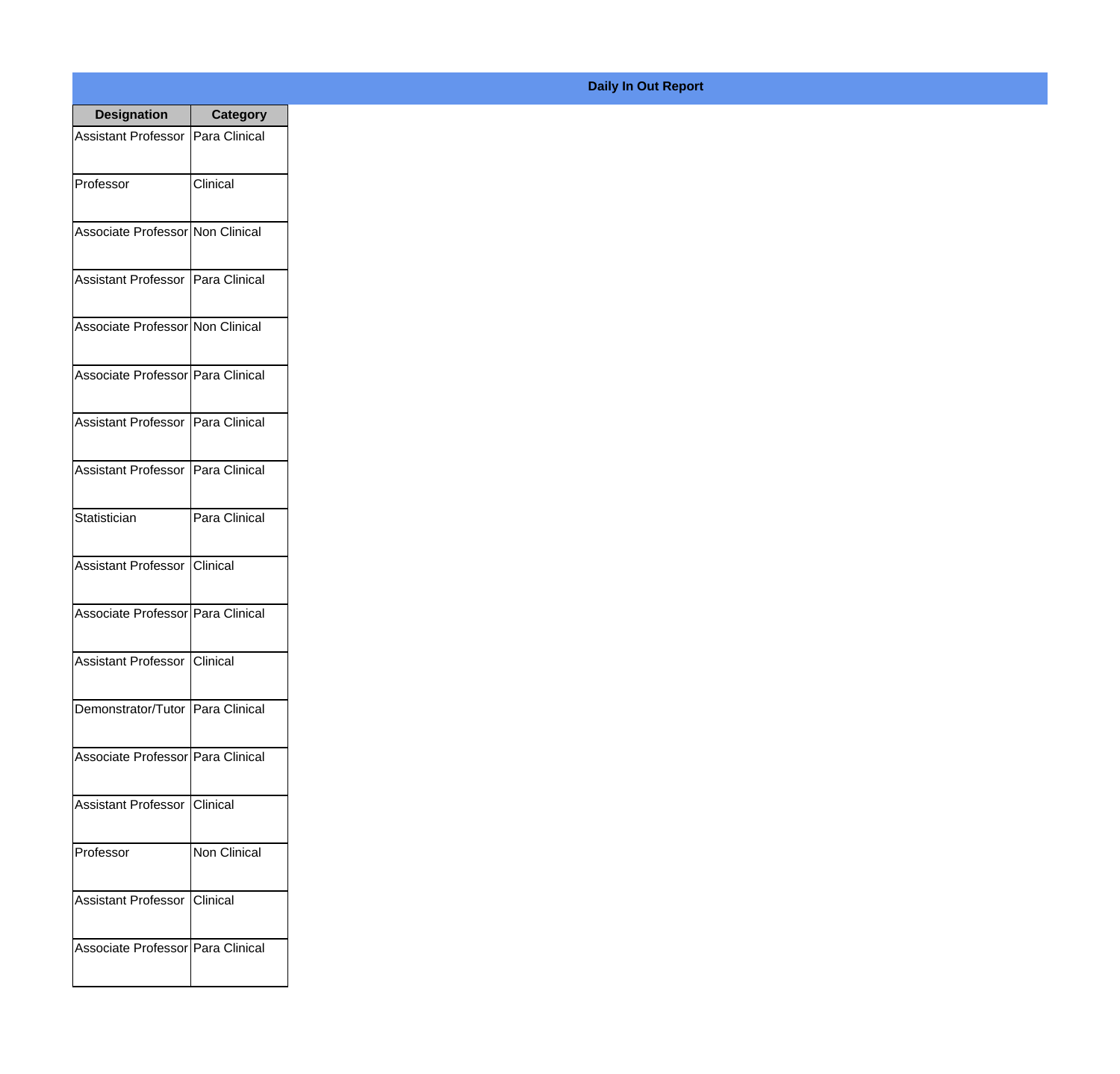|                                                   |                                                                |             |          | <b>Daily In Out Report</b> |       |   |                             |
|---------------------------------------------------|----------------------------------------------------------------|-------------|----------|----------------------------|-------|---|-----------------------------|
| Government<br>Medical College,<br> Khandwa        | <b>IDR NITESHKUMAR</b><br><b>KISHORILAL</b><br><b>IRATHORE</b> | 08 Feb 2022 | 09:07:05 | 17:56:49                   | 08:49 | P | Pharmacology                |
| <b>Government</b><br>Medical College,<br> Khandwa | DR PRIYESH<br><b>MARSKOLE</b>                                  | 08 Feb 2022 | 10:48:50 | 17:56:01                   | 07:08 | P | Community<br>Medicine       |
| <b>Government</b><br>Medical College,<br>lKhandwa | DR SUNIL BAJOLIYA 08 Feb 2022                                  |             | 12:54:20 |                            | 00:00 | E | OTO-Rhiono-<br>Laryngology  |
| Government<br>Medical College,<br>Khandwa         | DR NISHA MANDLOI<br><b>IPANWAR</b>                             | 08 Feb 2022 | 09:52:10 | 16:51:29                   | 06:59 | P | Obstetrics &<br>Gynaecology |
| <b>Government</b><br>Medical College,<br>Khandwa  | <b>IDR MUKTESHWARI</b><br>IGUPTA                               | 08 Feb 2022 | 09:30:07 |                            | 00:00 | E | Pharmacology                |
| Government<br>Medical College,<br>Khandwa         | IDR PURTI AGARWAL<br>ISAINI                                    | 08 Feb 2022 | 09:44:04 |                            | 00:00 | E | Pathalogy                   |
| <b>Government</b><br>Medical College,<br>Khandwa  | <b>IDR YASHPAL RAY</b>                                         | 08 Feb 2022 | 15:11:58 |                            | 00:00 | E | Anatomy                     |